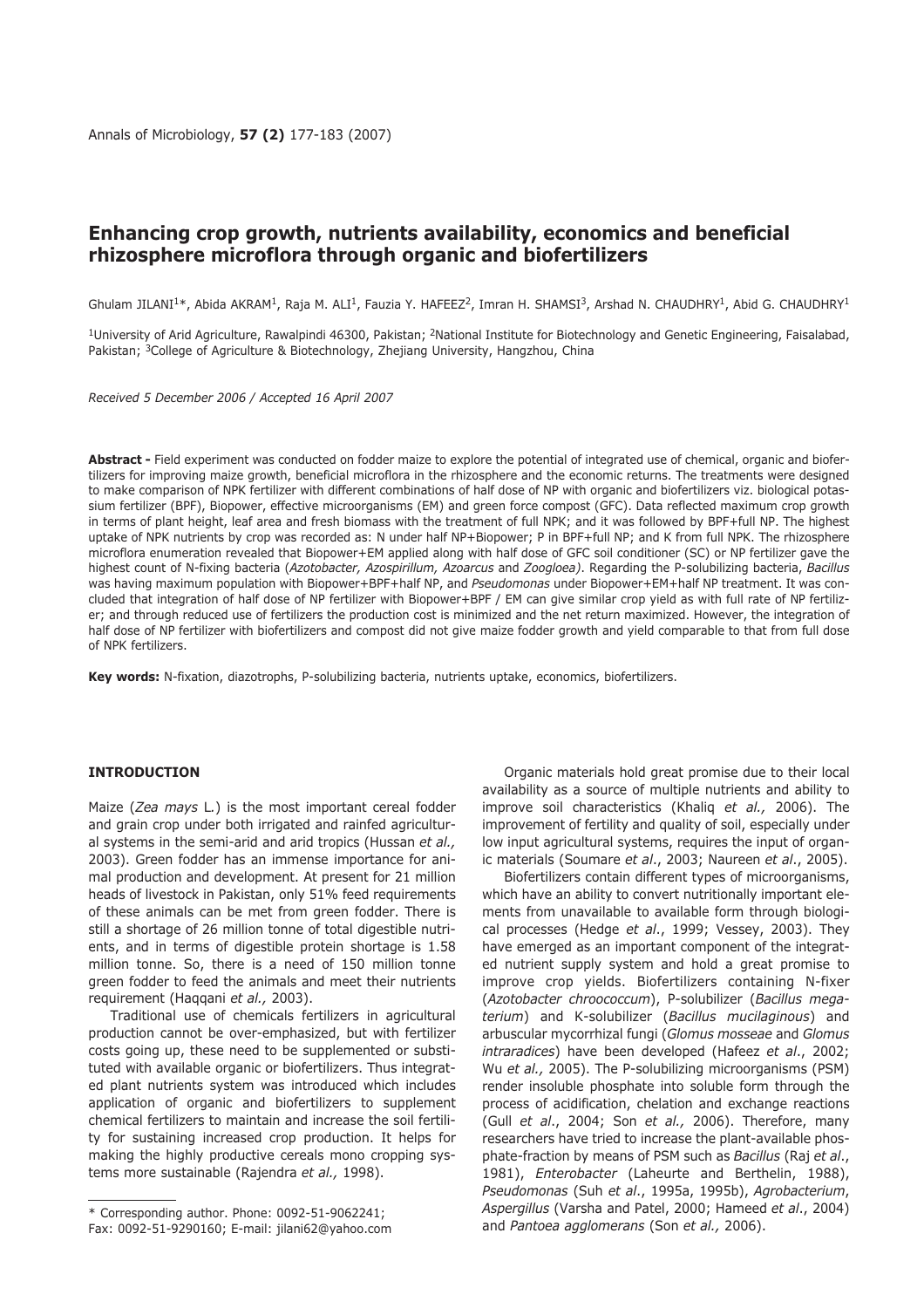The product of EM (effective microorganisms) contains selected species of microbes including predominant populations of lactic acid bacteria and yeasts, and smaller numbers of photosynthetic bacteria, actinomycetes and other types of organisms (Higa and Wididana, 1991). All of these are mutually compatible with one another and can coexist in liquid culture (Higa and Parr, 1994). A latest study indicated that application of EM to cotton increased the efficiency of both organic and mineral nutrient sources (Khaliq *et al.,* 2006). Economic analysis suggested that the use of 1/2 mineral NPK with EM+OM (organic matter) saved the mineral N fertilizer by almost 50% compared to a system with only mineral NPK application.

Currently, the need is to get maximum output with minimum cost, which is possible only if chemical fertilizers are supplemented with organic and biofertilizers. The present study was, therefore, envisaged with the objective to evaluate the comparative effect of chemical, organic and biofertilizers on the growth, yield and nutrients uptake of maize fodder. The interactions among the microorganisms of different microbial products and fertilizers were also investigated.

# **MATERIALS AND METHODS**

Comparative study of organic and biofertilizers with chemical fertilizer was carried out for maize fodder production under rainfed conditions at the research farm of University of Arid Agriculture, Rawalpindi, Pakistan during the summer season of year 2003. The biofertilizers used for seed dressing were: Biological Potassium Fertilizer (BPF, 10 kg ha<sup>-1</sup>), Biopower (2.5 kg ha<sup>-1</sup>) and Effective Microorganisms (EM, 2.5 L ha<sup>-1</sup>). While the organic fertilizers were Green Force Compost (GFC) enriched with NPK viz. GFC (NPK, 250 kg ha-1) and Green Force Compost as soil conditioner GFC (SC, 500 kg ha<sup>-1</sup>). The nature and composition of these experimental materials is given under:

BPF is a biofertilizer inoculum containing K-solubilizing bacteria *Bacillus mucilaginous*.

Biopower is a biofertilizer containing four N-fixing bacteria viz. *Azotobacter, Azospirillum, Azoarcus* and *Zoogloea*.

EM is a mixed inoculum containing mainly *Lactobacillus, Rhodopseudomonas, Actinomycetes* and yeast.

GFC (NPK) is composted municipal waste enriched with NPK fertilizer to have 15-15-15 percent NPK contents. Green Force Compost (GFC) is a commercial product.

GFC (SC) is composted municipal waste having NPK contents as 3.0-1.2-1.8 percent. This GFC is a soil conditioner (SC) product.

The experiment was laid out in a randomized complete block design with four replications. Urea, single super phosphate and sulphate of potash were used as source of NPK, respectively. All the fertilizers were applied in the field before maize sowing. Soil mixed with EM  $(10 \text{ L ha}^{-1})$  was broadcasted in  $T_7$ ,  $T_8$ , and  $T_{12}$ . The experiment consisted of the following treatments:

- $T_1$  Full dose of NP fertilizers, 120-90 kg ha<sup>-1</sup>, respectively
- $T_2$  Full dose of NPK fertilizers, 120-90-60 kg ha<sup>-1</sup>, respectively
- $T_3$  Half dose of NP fertilizers, 60-45 kg ha<sup>-1</sup>, respectively
- $T_4$  BPF as seed coating + full dose of NP fertilizer
- $T_5$  Biopower as seed coating + half dose of NP fertilizer
- $T_6$  Biopower + BPF + half dose of NP fertilizer<br> $T_7$  EM (1% solution) for seed soaking, and bro
- EM (1% solution) for seed soaking, and broadcasted as soil mixed to 10 L EM with 100 kg soil ha<sup>-1</sup> + half dose of NP fertilizer
- T<sub>8</sub> Biopower + EM as in T<sub>7</sub> + half dose of NP fertilizer<br>T<sub>o</sub> Full dose of GFC (NPK), 250 kg ha<sup>-1</sup>
- 
- $T_9$  Full dose of GFC (NPK), 250 kg ha<sup>-1</sup><br> $T_{10}$  Full dose of GFC (SC), 500 kg ha<sup>-1</sup>
- $T_{10}$  Full dose of GFC (SC), 500 kg ha<sup>-1</sup><br> $T_{11}$  Half dose of GFC (SC), 250 kg ha<sup>-1</sup> Half dose of GFC (SC), 250 kg ha<sup>-1</sup> + Biopower as in  $T<sub>5</sub>$
- $T_{12}$  Half dose of GFC (SC), 250 kg ha<sup>-1</sup> + Biopower + EM as in  $T<sub>7</sub>$

Each treatment plot size was 7 m x 5 m, and maize variety Agaiti-85 (local name meaning the variety to be grown in early season) was grown as test crop. The seed was sown at the rate of 50 kg ha<sup>-1</sup> with the help of hand drill on 1<sup>st</sup> August, 2004. The treatment effect was recorded on the growth parameters and fodder yield of crop at 60<sup>th</sup> day after sowing.

Physical and chemical properties of composite soil samples taken before sowing from the experimental field were determined. The soil was sandy loam in texture, had pH 7.3, electrical conductivity  $0.30$  dS m<sup>-1</sup>, organic matter 0.43%, NO<sub>3</sub>-N 1.2 mg kg<sup>-1</sup>, available-P 5.2 mg kg<sup>-1</sup>, and extractable-K 78.5 mg kg<sup>-1</sup>. The plant samples taken at harvest were analysed for NPK contents and their uptake was calculated by employing the following formula: Nutrients uptake (kg ha<sup>-1</sup>) =

(Nutrient content in plants as %) (Dry yield as kg ha-1)

100

**Isolation of microorganisms.** Rhizosphere microorganisms were isolated from each sample by serial dilution and spread plate method. One gram soil was dispersed in 10 mL of sterile distilled water and thoroughly shaken. One mL of above dilution was again transferred to 9 mL of sterile distilled water to form  $10^{-2}$  dilution. Similarly,  $10^{-3}$ ,  $10^{-4}$ ,  $10^{-5}$ dilutions were made for each soil sample. An aliquot of 0.1 mL from each dilution was taken with micropipette (0.01- 0.1 mL range) and plated on agar medium specific for each microorganism to be isolated. After incubation total number of colonies formed was counted with the help of digital colony counter. Total count was determined as colony forming units (CFU):

CFU g<sup>-1</sup> of moist soil = Mean plate count / (Volume of sample plated) (Dilution factor)

CFU g<sup>-1</sup> of dry soil = CFU g<sup>-1</sup> of moist soil (100 + percent moisture in sample / 100)

The following  $N_2$ -fixing and P-solubilizing bacteria mainly found in the rhizosphere were enumerated by using specific growth media for each species as suggested by authors quoted against each microorganism.

*Azotobacter:* Burk's medium (Cornish and Page, 2000) incubated at 26  $^{\circ}$ C for three days.

*Azospirillum:* Okon medium (Okon *et al*., 1976) incubated at 35 °C for 2 days.

*Azoarcus:* Jenson nitrogen free biotin medium (Döbereiner, 1995) incubated at 30  $^{\circ}$ C for three days until colour of media changed to blue then these were counted.

*Zoogloea:* Combined carbon medium formulated by Rennie (1981) incubated at 30  $\degree$ C for 2 days.

*Bacillus* and *Pseudomonas:* Both these species of P-solubilizing bacteria were isolated on Pikovskaya's agar medium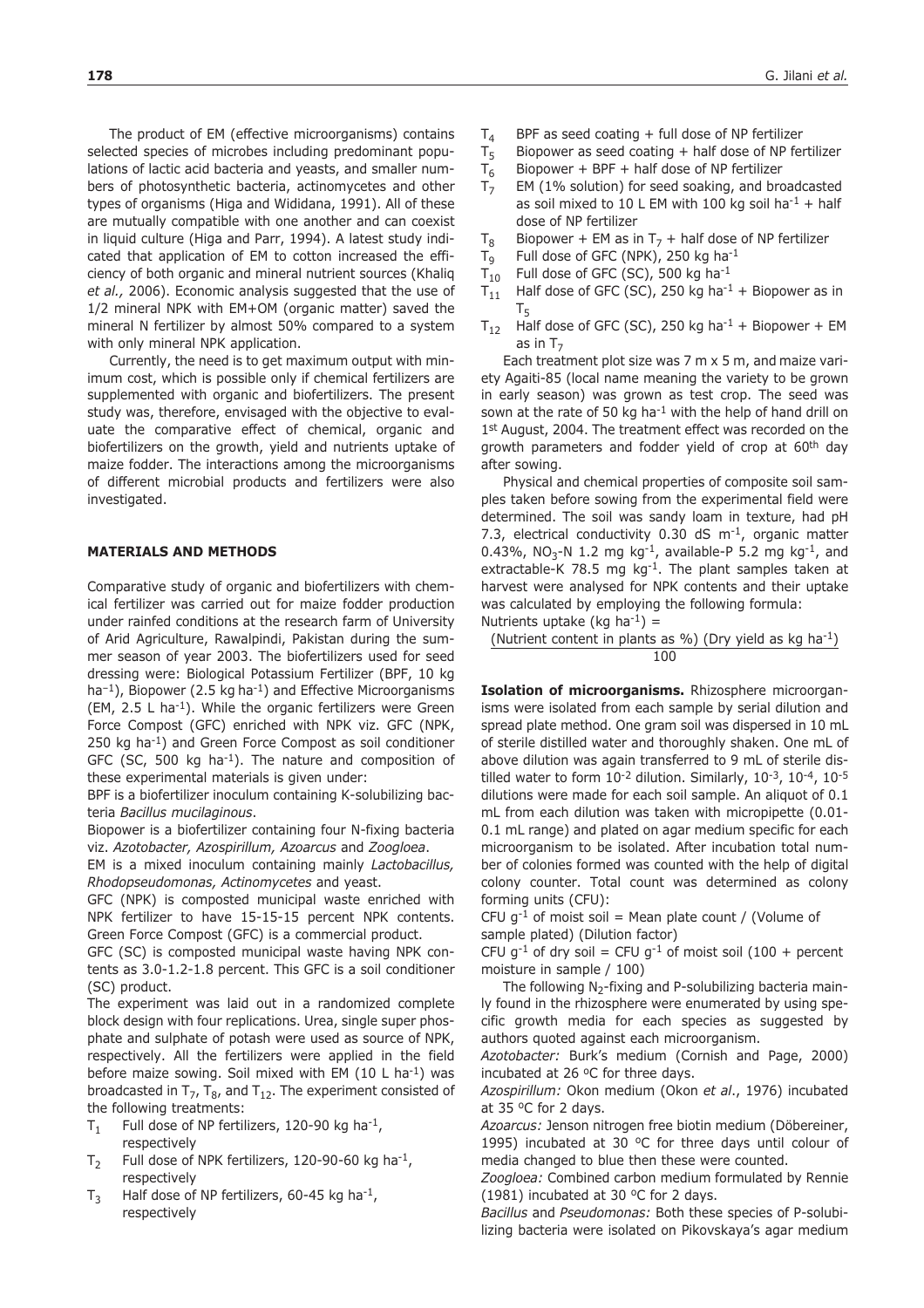(Pikovskaya, 1948) containing insoluble tricalcium phosphate. The plates were incubated at 26  $\degree$ C for 7 days. After the growth, the colonies of *Bacillus* and *Pseudomonas* were isolated and re-cultured on nutrient agar media. The *Pseudomonas* was incubated at 20 °C for 24 hours, while *Bacillus* at 37 °C for 48 hours.

**Purification of microorganisms.** Colonies developed on each specified medium were picked with the help of sterilised inoculating wire loop and streaked on separate plate. All plates were then incubated at same temperature and for time period as before indicated for each microorganism.

**Morphological characterisation of microorganisms.** Microorganisms of purified colonies were studied for 5 different morphological characters stereomicroscopic feature, colour, margin of colony, surface form, surface texture, elevation (Cruickshank *et al*., 1975). Microorganisms were identified by Gram staining (Murray *et al.,* 1994).

**Biochemical tests for microorganisms.** Biochemical tests for microorganisms like catalase production, oxidase production, nitrate reduction, triple sugar iron test, and sugar fermentation were also performed. All procedures for biochemical tests were taken from Handbook of Microbiology (Bisen and Verma, 1994).

**Economic analysis.** Procedures for economic analysis were adopted from CIMMYT (1988). Expenditures incurred on various fertilizing materials and incomes from the respective treatments were calculated on the basis of market rates at the time of experiment. Further, the net return was obtained by finding the difference between total income and total expenditure of each treatment. Finally, the value to cost ratio (VCR) was calculated for each treatment through this formula:

Expenditure on plant nutrients

Total income

**Statistical analysis.** The data collected for various characteristics were analysed by application of statistical tech-

Value cost ratio  $=$ 

niques including analysis of variance (ANOVA), and the treatments means were compared by application of Duncan's multiple range test (Sokal and Rohlf, 1997).

# **RESULTS**

#### **Biometric parameters**

Vegetative plant growth parameters like plant height, leaf area and biomass yield were measured before harvesting the maize fodder as given in Table 1. Data show that NPK fertilizers gave the highest values for these parameters, which had statistically significant difference with the plants from other treatments. It was followed by BPF+full NP treatment which had statistically non significant difference with full dose of NP fertilizer. The biofertilizers when combined individually with half dose of NP fertilizer could not give plant growth similar to full NP or NPK fertilizer. All these biofertilizers were similar in their effect on plant growth. However, when two biofertilizers were applied together with half NP fertilizer, they could produce plants with height statistically similar to full dose of NP fertilizer. Thus treatments of Biopower+BPF+half NP and Biopower+EM+half NP were not significantly different from full NP. Biopower or EM in combination with half NP fertilizer was statistically superior to only half dose of NP fertilizer. All GFC treatments had lower values than other treatments. Half GFC (SC)+Biopower+EM used in combination had not significantly higher value than other GFC treatments. Full GFC  $(SC)$  (500 kg ha<sup>-1</sup>) gave the lowest fresh fodder yield among all the bio, organic and chemical fertilizer treatments. The plant growth with half GFC (SC)+Biopower+EM was, however, statistically equal to that with half dose of NP fertilizer.

#### **Nutrients uptake**

Nitrogen uptake by crop is shown in Table 2; it had statistically different values for various treatments. The highest N uptake was observed in full NPK fertilizer treatment  $(45.0 \text{ kg} \text{ ha}^{-1})$  which was followed by BPF+full NP  $(40.7 \text{ kg} \cdot )$ ha<sup>-1</sup>) with a significant difference. Full NP fertilizer occupied the third position; however it had statistically non sig-

|  | TABLE 1 - Comparison of organic, bio and chemical fertilizers for growth and yield of maize fodder |  |  |  |  |  |  |  |
|--|----------------------------------------------------------------------------------------------------|--|--|--|--|--|--|--|
|  |                                                                                                    |  |  |  |  |  |  |  |

| Treatments description                            | Plant height<br>(cm) | Leaf area<br>$\text{(cm}^2\text{)}$ | Fodder yield<br>$(kg ha-1)$ |
|---------------------------------------------------|----------------------|-------------------------------------|-----------------------------|
| $T_1$ Full NP (120-90 kg ha <sup>-1</sup> )       | $163c*$              | $456^{b*}$                          | 8732b*                      |
| $T_2$ Full NPK (120-90-60 kg ha <sup>-1</sup> )   | 175a                 | 472a                                | 9540a                       |
| $T_3$ Half NP (60-45 kg ha <sup>-1</sup> )        | 150 <sup>ef</sup>    | 420 <sup>e</sup>                    | 7532 <sup>d</sup>           |
| $T_4$ BPF+full NP                                 | 167 <sup>b</sup>     | 461 <sup>b</sup>                    | 9170ab                      |
| $T5 Biopower + half NP$                           | $155$ de             | 441 <sup>d</sup>                    | 8156 <sup>c</sup>           |
| T <sub>6</sub> Biopower+BPF+half NP               | 158 <sup>cd</sup>    | 451 <sup>bc</sup>                   | 8528bc                      |
| $T7$ EM+half NP                                   | $155$ de             | 428 <sup>e</sup>                    | 8264c                       |
| $T_8$ Biopower+EM+half NP                         | 159 <sup>cd</sup>    | 445cd                               | 8572bc                      |
| $T9$ Full GFC (NPK) (250 kg ha <sup>-1</sup> )    | 1439                 | 395f                                | 7620 <sup>d</sup>           |
| $T_{10}$ Full GFC (SC) (500 kg ha <sup>-1</sup> ) | 132 <sup>h</sup>     | 370h                                | 6950 <sup>e</sup>           |
| $T_{11}$ Half GFC (SC)+Biopower                   | 1409                 | 3849                                | 7508 <sup>d</sup>           |
| $T_{12}$ Half GFC (SC)+Biopower+EM                | 145 <sup>fg</sup>    | 389fg                               | 8026cd                      |

\* Means not sharing a common letter in a column differ significantly at  $P \le 0.05$ .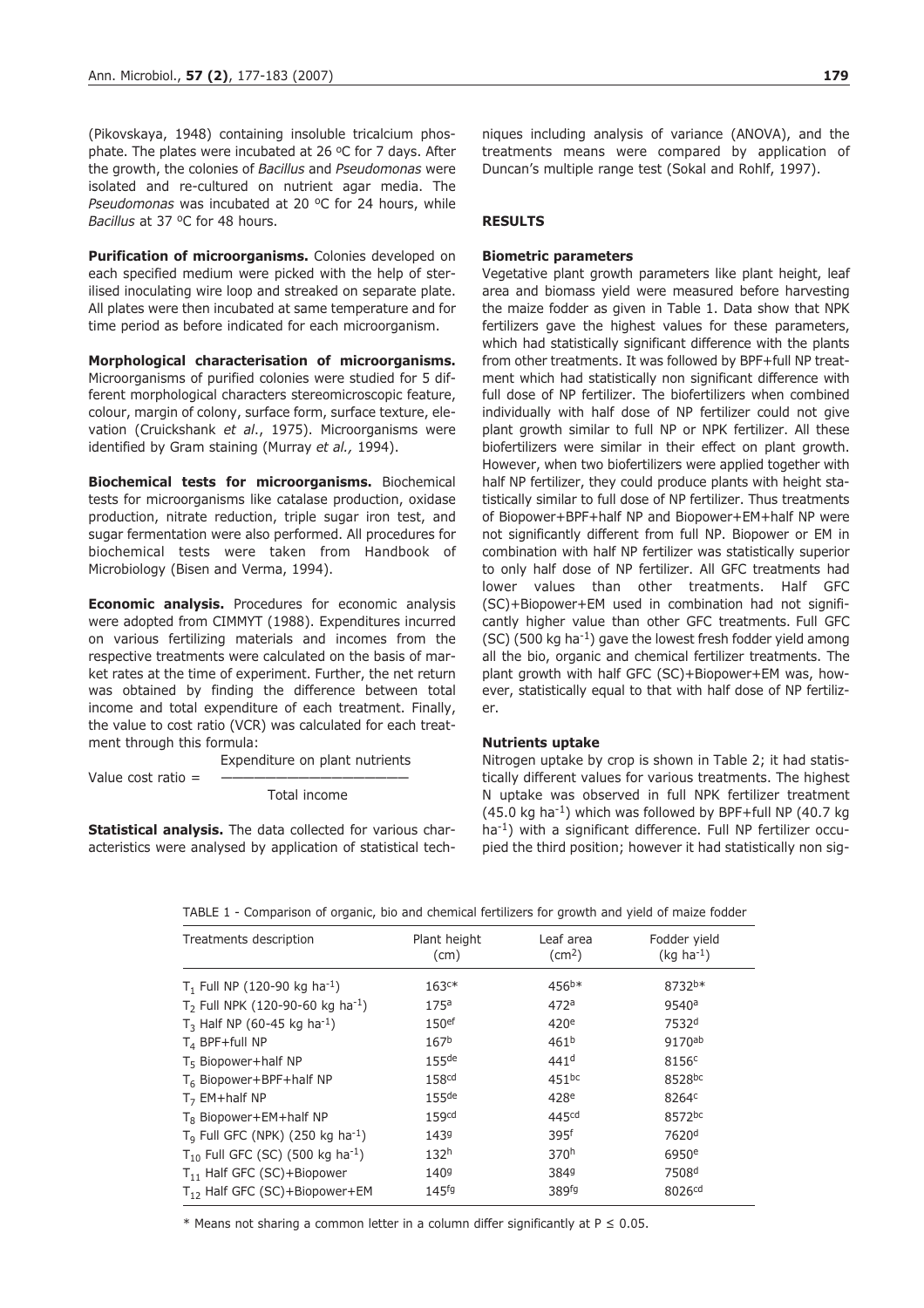| Treatments description                                   | Nutrients uptake (kg $ha^{-1}$ ) |                      |                    |
|----------------------------------------------------------|----------------------------------|----------------------|--------------------|
|                                                          | Nitrogen                         | Phosphorus           | Potassium          |
| $T_1$ Full NP (120-90 kg ha <sup>-1</sup> )              | $36.6c*$                         | $7.29^{b*}$          | $30.9d*$           |
| T <sub>2</sub> Full NPK (120-90-60 kg ha <sup>-1</sup> ) | 45.0a                            | 7.99 <sup>a</sup>    | 45.2a              |
| $T_3$ Half NP (60-45 kg ha <sup>-1</sup> )               | 26.7 <sup>e</sup>                | 4.42e                | 28.6 <sup>de</sup> |
| $T_4$ BPF+full NP                                        | 40.7 <sup>b</sup>                | 8.28a                | 40.5 <sup>b</sup>  |
| $T_5$ Biopower+half NP                                   | 30.6 <sup>d</sup>                | 5.28 <sup>d</sup>    | 31.5 <sup>cd</sup> |
| T <sub>6</sub> Biopower+BPF+half NP                      | 33.7cd                           | 6.32c                | 34.9cd             |
| $T7$ EM+half NP                                          | 31.8 <sup>d</sup>                | 5.73cd               | 32.9cd             |
| $T_8$ Biopower+EM+half NP                                | 34.2 <sup>cd</sup>               | 6.15c                | 35.4 <sup>c</sup>  |
| $T9$ Full GFC (NPK, 250 kg ha <sup>-1</sup> )            | 25.9e                            | 5.21 <sup>d</sup>    | 30.4 <sup>d</sup>  |
| $T_{10}$ Full GFC (SC, 500 kg ha <sup>-1</sup> )         | 22.0 <sup>f</sup>                | 3.61 <sup>f</sup>    | $24.5^e$           |
| $T_{11}$ Half GFC (SC)+Biopower                          | 24.8ef                           | $4.11$ <sup>ef</sup> | $27.4$ de          |
| $T_{12}$ Half GFC (SC)+Biopower+EM                       | 29.2de                           | $4.81$ <sup>de</sup> | 31.3 <sup>cd</sup> |

TABLE 2 - Comparison of organic, bio and chemical fertilizers for nutrients uptake by maize fodder

\* Means not sharing a common letter in a column differ significantly at  $P \le 0.05$ 

nificant difference with Biopower+EM+half NP and Biopower+BPF+half NP. Generally, non-significant differences were observed among the GFC treatments except half GFC (SC)+Biopower+EM under which the N uptake was 29.2 kg ha<sup>-1</sup> being superior to other GFC treatments.

The highest values of phosphorus uptake (8.28 and 7.99 kg ha-1) were recorded in BPF+full NP and full NPK treatment, respectively with non significant difference (Table 2). These were followed by full NP treatment showing 7.29 kg ha<sup>-1</sup> P uptake. The treatments ( $T_6$  and  $T_8$ ) in which bio-fertilizers were used in combination showed nonsignificant difference between themselves. They had significantly higher values than all the GFC treatments. Among all GFC treatments, half GFC (SC)+Biopower+EM treatment had higher value of phosphorus uptake than others.

The maximum potassium uptake in maize fodder crop was 45.2 kg ha<sup>-1</sup>, obtained from full NPK (Table 2). The BPF+full NP treatment showed significantly lower value (40.5 kg ha-1) than full NPK but higher than full NP. Full GFC (NPK) treatment resulted in similar K uptake as with full NP, however they were inferior to Biopower and EM treatments (T5-T8) either used alone or combined. Nonsignificant differences were observed among half NP and all GFC treatments.

## **Rhizosphere microflora**

Diazotrophic bacteria namely *Azotobacter, Azospirillum, Azoarcus* and *Zoogloea,* and phosphate solubilizing bacteria *Bacillus* and *Pseudomonas* were enumerated from the maize plants rhizosphere at active growth stage viz. 60 days after sowing. Data on the count of *Azotobacter* (Table 3) showed that their population was highest in the treatment of half GFC (SC)+Biopower+EM, which differed not significantly with that of half GFC (SC)+Biopower. The lowest count was observed in NP and NPK fertilizer treatments. The treatments receiving any of the biofertilizer Biopower, BPF or EM singly or in combination with each other caused the establishment of higher populations of *Azotobater* in maize rhizosphere. *Azospirillum* count in the rhizosphere was also maximum with Half GFC (SC)+Biopower+EM, which had no statistical difference with that in Biopower+EM+half NP. These were also having the lowest population in chemical fertilizer treatments. The number of other two diazotrophs *Azoarcus* and *Zoogloea* was also higher in the treatments receiving Biopower alone or in combination especially with EM. The biofertilizers gave higher number of rhizosphere microflora in the treatments where organic fertilizers were also applied. Regarding the phosphate solubilizing bacteria *Bacillus* and *Pseudomonas*, their count was statistically higher with the treatments Biopower+BPF+half NP, and Biopower+EM+half NP, respectively. The application of BPF either alone or in combination with other biofertilizers resulted into higher number of *Bacillus* in the rhizosphere of maize. Contrasting to diazotrophs, the populations of P solubilizers were higher in chemical fertilizer treatments as compared to organic ones.

#### **Economic analysis**

The economic analysis on the performance of organic and biofertilizers in comparison with chemical fertilizers for maize fodder production was performed as in Table 4. The per hectare expenditure on various treatments showed the highest value of US\$ 121.0 for full NPK (120-90-60 kg ha-1) followed by BPF+full NP (US\$ 89.7). The lowest expenses were for half GFC (SC)+Biopower (US\$ 37.5), half NP fertilizer (US\$ 41.5) and half GFC (SC)+Biopower+EM (US\$ 41.7). The maximum income (US\$ 318.0) was also from full NPK fertilizer as it yielded the highest fresh fodder biomass, and it was followed by BPF+full NP (US\$ 305.7). The lowest income was obtained from full GFC (SC) treatment (US\$ 231.7). The net profit was maximum with Biopower+EM+half NP (US\$ 235.9) and Biopower+BPF+half NP (US\$ 231.9), whereas, full GFC (SC) (500 kg ha<sup>-1</sup>) gave the lowest net profit (US\$ 165.0). The value (total income) to cost (total expenditure) ratio (VCR) was also determined to compare various treatments (Table 4). Data showed that full NPK fertilizer gave the lowest VCR (2.63), which was followed by BPF+full NP (3.41). The highest VCR values were obtained from half GFC (SC)+Biopower (6.67) and half GFC (SC)+Biopower+EM (6.42). All the biofertilizer treatments had intermediate VCR figures showing better economic impact than the chemical fertilizers used at full or half application rate.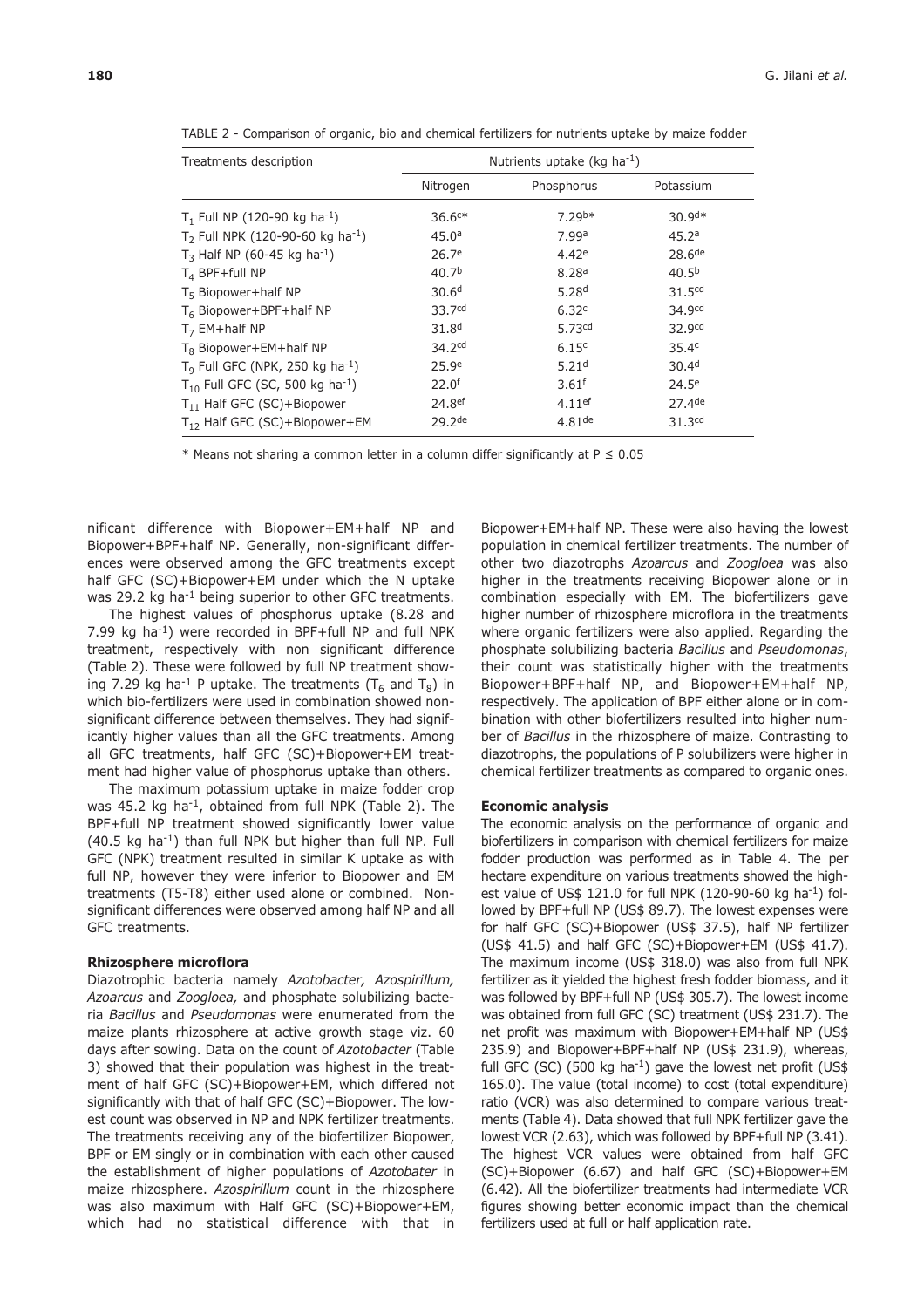| Treatments                                   | Azotobacter        | Azospirillum       | Azoarcu            | Zoogloea           | <b>Bacillus</b>      | Pseudomonas        |
|----------------------------------------------|--------------------|--------------------|--------------------|--------------------|----------------------|--------------------|
| T1 Full NP (120-90 kg ha <sup>-1</sup> )     | 5.27 <sup>f</sup>  | 4.41 <sup>d</sup>  | $3.44$ de          | 4.09 <sup>d</sup>  | $3.64$ <sup>de</sup> | 3.58 <sup>d</sup>  |
| T2 Full NPK (120-90-60 kg ha <sup>-1</sup> ) | 5.18 <sup>f</sup>  | 4.47 <sup>d</sup>  | 3.46 <sup>d</sup>  | 4.13 <sup>d</sup>  | 3.69 <sup>cd</sup>   | 3.64 <sup>cd</sup> |
| T3 Half NP (60-45 kg ha <sup>-1</sup> )      | 5.38 <sup>ef</sup> | 4.51 <sup>d</sup>  | 3.34 <sup>d</sup>  | 4.16 <sup>cd</sup> | 3.54 <sup>ef</sup>   | 3.42e              |
| T4 BPF+full NP                               | 5.40 <sup>e</sup>  | 4.44 <sup>d</sup>  | 3.55 <sup>cd</sup> | 4.14 <sup>cd</sup> | 3.87 <sup>ab</sup>   | 3.69 <sup>c</sup>  |
| T5 Biopower+1/2 NP                           | 5.61 <sup>c</sup>  | 4.74 <sup>b</sup>  | 3.69 <sup>b</sup>  | 4.61 <sup>b</sup>  | 3.73 <sup>c</sup>    | 3.57 <sup>d</sup>  |
| T6 Biopower+BPF+1/2 NP                       | 5.66 <sup>bc</sup> | 4.76 <sup>b</sup>  | 3.72ab             | 4.64 <sup>b</sup>  | 3.89a                | 3.79ab             |
| T7 EM+half NP                                | 5.50 <sup>d</sup>  | 4.66 <sup>c</sup>  | 3.56 <sup>cd</sup> | 4.28 <sup>c</sup>  | 3.81 <sup>b</sup>    | 3.76 <sup>b</sup>  |
| T8 Biopower+EM+1/2 NP                        | 5.68 <sup>b</sup>  | 4.80 <sup>ab</sup> | 3.74ab             | 4.69 <sup>ab</sup> | 3.83 <sup>b</sup>    | 3.83 <sup>a</sup>  |
| T9 Full GFC (NPK, 250 kg ha <sup>-1</sup> )  | 5.39e              | 4.50 <sup>d</sup>  | 3.50 <sup>d</sup>  | 4.21 <sup>cd</sup> | 3.42 <sup>f</sup>    | 3.33e              |
| T10 Full GFC (SC, 500 kg ha <sup>-1</sup> )  | 5.51 <sup>d</sup>  | 4.60 <sup>cd</sup> | 3.58 <sup>c</sup>  | 4.29c              | 3.55e                | 3.40e              |
| T11 1/2 GFC (SC)+Biopower                    | 5.69ab             | 4.79 <sup>b</sup>  | 3.75a              | 4.67ab             | 3.53 <sup>ef</sup>   | 3.58 <sup>d</sup>  |
| T12 1/2 GFC (SC)+Biopower+EM                 | 5.73a              | 4.84a              | 3.77a              | 4.70a              | 3.65 <sup>d</sup>    | 3.64 <sup>cd</sup> |

TABLE 3 - Comparison of organic, bio and chemical fertilizers for count of N-fixing and P-solubilizing microflora in maize rhizosphere (log CFU  $q^{-1}$  dry soil).

\* Means not sharing a common letter in a column differ significantly at  $P \le 0.05$ 

TABLE 4 - Economic comparison of organic, bio and chemical fertilizers use for maize fodder production

| <b>Treatments</b>                           | Expenditure <sup>1</sup><br>$(US$$ ha <sup>-1</sup> ) | Fodder Yield<br>$(t \, ha^{-1})$ | Income $2$<br>$(US$$ ha <sup>-1</sup> ) | Net Return<br>$(US$$ ha <sup>-1</sup> ) | VCR <sup>3</sup> |
|---------------------------------------------|-------------------------------------------------------|----------------------------------|-----------------------------------------|-----------------------------------------|------------------|
| T1 Full NP (120-90 kg ha <sup>-1</sup> )    | 83.0                                                  | 8.73                             | 291.1                                   | 208.1                                   | 3.51             |
| T2 Full NPK (120-90-60 kg ha-1)             | 121.0                                                 | 9.54                             | 318.0                                   | 197.0                                   | 2.63             |
| T3 Half NP (60-45 kg ha <sup>-1</sup> )     | 41.5                                                  | 7.53                             | 251.1                                   | 209.6                                   | 6.05             |
| T4 BPF+full NP                              | 89.7                                                  | 9.17                             | 305.7                                   | 216.0                                   | 3.41             |
| T5 Biopower+1/2 NP                          | 45.7                                                  | 8.16                             | 271.9                                   | 226.2                                   | 5.95             |
| T6 Biopower+BPF+1/2 NP                      | 52.3                                                  | 8.53                             | 284.3                                   | 231.9                                   | 5.43             |
| T7 EM+half NP                               | 45.7                                                  | 8.26                             | 275.5                                   | 229.8                                   | 6.03             |
| T8 Biopower+EM+1/2 NP                       | 49.8                                                  | 8.57                             | 285.7                                   | 235.9                                   | 5.73             |
| T9 Full GFC (NPK, 250 kg ha <sup>-1</sup> ) | 62.5                                                  | 7.62                             | 254.0                                   | 191.5                                   | 4.06             |
| T10 Full GFC (SC, 500 kg ha-1)              | 66.7                                                  | 6.95                             | 231.7                                   | 165.0                                   | 3.48             |
| T11 1/2 GFC (SC)+Biopower                   | 37.5                                                  | 7.51                             | 250.3                                   | 212.8                                   | 6.67             |
| T12 1/2 GFC (SC)+Biopower + EM              | 41.7                                                  | 8.03                             | 267.5                                   | 225.9                                   | 6.42             |

<sup>1</sup> Expenditure on fertilizer sources: N, P, K (US\$ kg<sup>-1</sup>) = 0.32, 0.50, 0.63, respectively (NFDC, 2004); BPF (US\$ 0.67 kg<sup>-1</sup>); Biopower  $(US\frac{2}{3} 1.67 \text{ kg}^{-1})$ ; EM  $(US\frac{2}{3} 0.33 \text{ L}^{-1})$ ; GFC  $(S\frac{2}{3} 0.25 \text{ kg}^{-1})$ ; GFC  $(SC, US\frac{2}{3} 0.13 \text{ kg}^{-1})$ .<br><sup>2</sup> Income of fresh fodder  $(US\frac{2}{3} 33.3 \text{ per tonne})$ .

<sup>3</sup> VCR, Value cost ratio.

## **DISCUSSION**

This field study was envisaged with the view to find out some combination of biofertilizers with half dose of chemical fertilizer to have the same effect on crop growth as with the full dose of NPK chemical fertilizers. The results on fodder yield depicted that BPF+full NP treatment performed equally good as did the full dose of NPK fertilizers. Biopower+BPF+half NP and Biopower+EM+half NP treatments gave statistically equal yield as with full dose of NP fertilizers, and better than as with half dose of NP fertilizer. Khaliq *et al.* (2006) reported that integrated use of OM (farm yard manure)+EM with 1/2 mineral NPK yielded similar to the yield obtained from full recommended NPK, indicating that this combination can substitute for 85 kg N ha<sup>-1</sup>. The BPF contains potassium solubilizing bacteria *Bacillus mucilaginous*, Biopower includes four types of Nfixing bacteria, and EM is having a large number of

microbes with major groups as lactic acid bacteria, photosynthetic bacteria, ray fungi and yeast (Higa and Wididana, 1991). These microorganisms are well known to have beneficial effect on plant growth and their nutrient accumulation. Panwar *et al*. (2000) observed that biofertilizers increased leaf area, chlorophyll concentration and total biomass production in wheat. Recently, the concept of microbial consortium in the production and use of biofertilizers is emerging strongly. This is due to the reason that some beneficial microorganism having similar ecological requirements flourish in an associative manner (Vessey, 2003). Ponnuswamy *et al.* (2002) reported that a combination of phosphobacteria+*Azospirillum* had positive effect on yield and yield characters compared to no biofertilizer application and with phosphorus solubilizing bacteria (PSB) or *Azospirillum* alone. These findings coincide with results of Nanda *et al.* (1995) who observed that green fodder yield and benefit-cost ratio (VCR) were high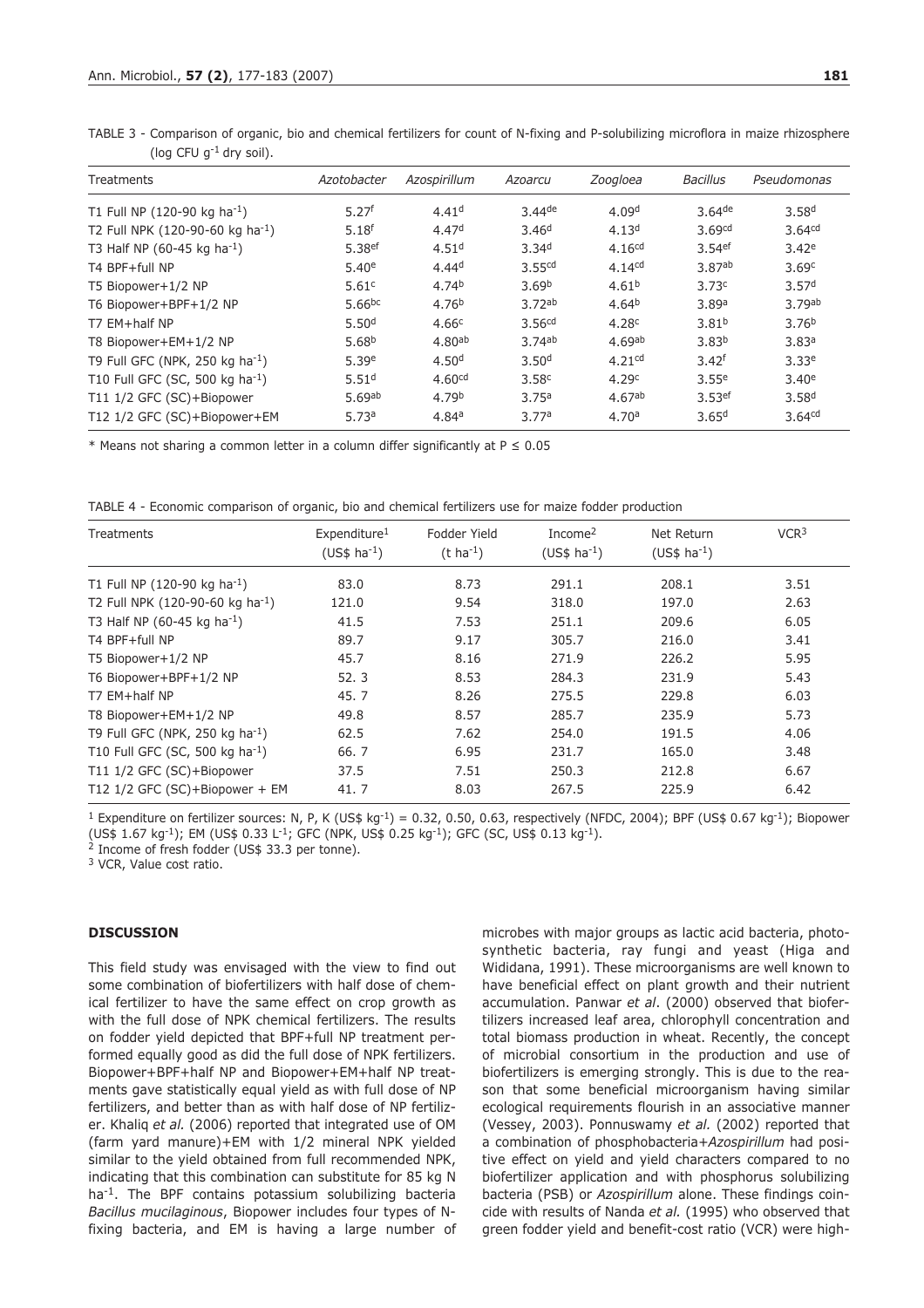est with a combination of 75 kg N ha<sup>-1</sup> and seed inoculation with *Azospirillum* (22.0 t ha-1 yield and 1.37 VCR) and lowest in the control (7.6 t ha<sup>-1</sup> yield and 0.07 VCR). The results of present study are also supported by Rout *et al*. (2001) who found that *Azotobacter, Azospirillum* and their combinations gave more yield than untreated maize. They concluded that biofertilizers in combination with inorganic nitrogen fertilizers can substitute up to 20 % nitrogenous fertilizers and can increase maize yield. Similarly, Mokhova *et al.* (2000) reported that application of Rhizobacterin (inoculum containing mixed culture of N-fixing and P-solubilizing bacteria) resulted in yield increases and required lower nitrogen fertilizer rates.

The uptake or accumulation of the macronutrients like N, P and K is the direct reflection of the biomass production. The result of this experiment revealed that full dose of NPK caused the maximum uptake of N, P and K nutrients by maize fodder, and it was followed by BPF+full NP, even better P uptake than from the chemical fertilizers. Biofertilizer treatments especially those with Biopower improved the NPK uptake over half dose of NP fertilizer. This was due to the fact that Biopower contained four different species of N-fixing bacteria, which resulted into increased availability of nitrogen to the crop. Wu *et al.* (2005) indicated that half the amount of biofertilizer application had similar effects when compared with organic fertilizer or chemical fertilizer treatments. Microbial inoculum not only increased the nutritional assimilation of plants (total N, P and K), but also improved soil properties, such as organic matter content and total N in soil. Elshanshorey (1995) also reported that biofertilizers increased nutrient concentration and uptake by cereal crops, which lead towards luxurious growth and better crop development. Combination of N fertilizer with EM also increased the concentrations of NPK in plants (Khaliq *et al.,* 2006). Phosphorus uptake was highest under BPF+full NP treatment, even better than full dose of NP or NPK treatments. In fact BPF has *Bacillus mucilaginous* bacteria which have solubilizing effect on fixed phosphorus in the soil. Son *et al*. (2006) enlisted a number of microorganisms which have the ability to solubilize phosphorus in the soil and make it available to plants. The organic fertilizers viz. GFC either with or without NPK and microbial inoculants gave very little P uptake, it was due to the reason that the amount of GFC was so little that it could not provide phosphorus as much needed by the crop. Potassium uptake was also highest under full NPK treatment having statistical difference even with BPF+full NP which gave significantly better K uptake than with full NP fertilizers. As NP alone treatment did not contain K in it, so the uptake was lower. The BPF as apparent from its name i.e. Biological Potassium Fertilizer contained bacteria *Bacillus mucilaginous* which had a strong ability to make fixed potassium available from the soil minerals to crops. The results are supported by Duraisami and Mani (2000) who stated that the inorganic, organic and biological nitrogen sources also enhance the uptake of P and K under maize. Khaliq *et al*. (2006) observed that combination of both N sources with EM increased the NPK concentrations in cotton crop.

The populations of diazotrophs as well as P solubilizers were affected significantly with the application of biofertilizers, and they were also variable with the types and combinations of the applied biofertilizers. Generally, the number of diazotrophic bacteria was enhanced more with Biopower, as it contained all the four enumerated bacteria which were colonized in the rhizosphere due to their inoculation on the seed. The results exactly coincide with findings of Khokar (2004) who conducted research on interaction of indigenous *Azospirillum* with maize and observed that the highest root colonization was under inoculum treatments. The application of EM and BPF increased the number of diazotrophs further, although their inoculum did not contain any of the enumerated bacteria. This might be due to the positive interactive effect of the microbes in these biofertilizers with N-fixing bacteria. These results were in conformity with Mehnaz *et al.* (1998) who conducted research on detection of inoculated plant growth promoting rhizobacteria in rice and isolated strains belonging to *Azospirillum, Azoarcus, Pseudomonas* and *Zoogloea.* They found that the populations of these bacteria as well as that of indigenous ones were more under inoculum treatments as compared to uninoculated. The organic fertilizers were better than chemical fertilizer in terms of increasing the number of N-fixing bacteria in the rhizosphere. These results indicate that microbial population of soil can be increased by applying organic matter and their effectiveness can be increased by inoculation with biofertilizer. In this way availability of nutrients can be increased to plant and maximum yield can be achieved (Elshanshorey, 1995). In a previous study by Ali *et al.* (1998) on the bacterial counts under farm yard manure and chemical fertilizers treatments, they found that diazotrophs, in presence or absence of NP fertilizer did not respond significantly to inoculation in terms of N content. The count of P solubilizers especially that of *Bacillus* was higher under BPF treatment, which was due to the reason that BPF contained *Bacillus mucilaginous* already in the inoculum. Application of EM also had positive effect to increase the number of phosphorus solubilizing bacteria in the maize rhizosphere. This was probably due to the reason that the yeast and photosynthetic bacteria contained in EM released some biochemical compounds which enhanced the growth and population of N-fixing as well as P-solubilizing bacteria in rhizosphere. Similarly, Ren *et al.* (2006) reported that a bacterium strain B-916 of *Bacillus subtilis,* caused growth promotion in roots and leaves of two rice varieties in addition to inducing disease resistance.

The economic analysis of data revealed highest expenses and total income with NPK fertilizer due to the reason that it produced the highest yield of fodder. However, chemical fertilizer treatment couldn't give a better net return and VCR, rather it was among the lowest. In this regard, the organic and biofertilizers yielded better economic returns due to their less cost as compared with chemical fertilizers. Biopower+BPF or EM+half NP were proved to be the best treatments in terms of economics. This was due to low cost of these biofertilizers and their efficiency on plant growth. Wu *et al.* (2005) indicated that half the amount of biofertilizer application had similar effects when compared with organic fertilizer or chemical fertilizer treatments.

### **CONCLUSIONS**

The use of BPF+full NP gave fodder maize growth, yield and nutrients uptake equal to that with full dose of NPK fertilizers. However, Biopower and EM along with half dose of NP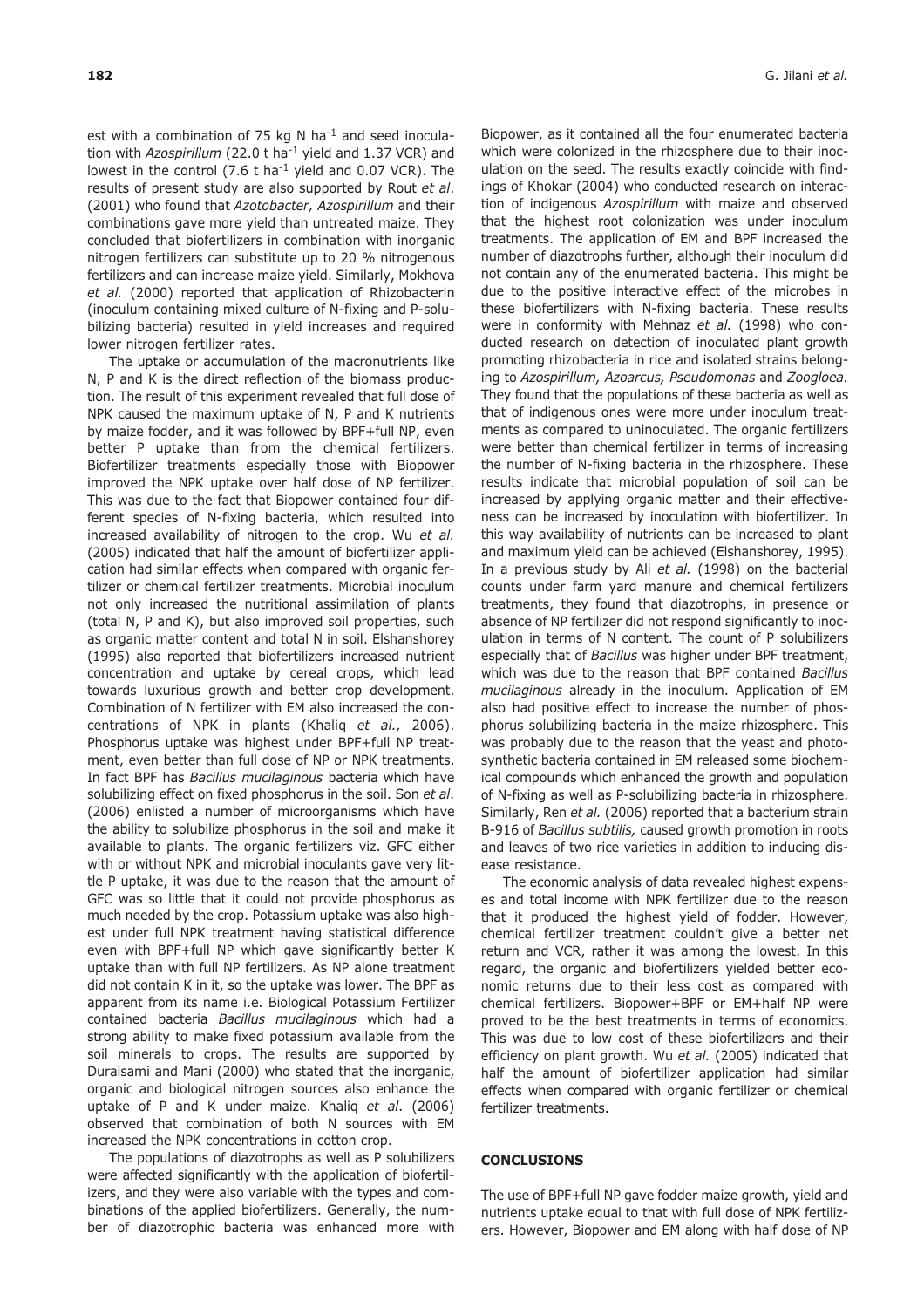also showed results similar to that with full dose of NPK. Therefore, the study concluded that the beneficial microorganisms / biofertilizers applied in combination were a better choice for farmers to reduce the use of chemical fertilizers for sustainable crop production. The combined use of Biopower+EM+half NP, was also found to give more economic return. Further, the organic fertilizers or composts applied in low quantity are insufficient to meet the nutrients requirement of the crop even if with biofertilizers, so they need to be applied in bulk (tonnes) quantities. The combined use of bio and organic fertilizers along with chemical fertilizers is more economical in terms of crop yields per unit area, and it is also a sustainable crop production technology.

### **Acknowledgements**

This study was undertaken with the cooperation of Dr. J.N. Usmani, from STEDEC Technology Commercialization Cooperation of Pakistan, Ministry of Science and Technology Karachi, Dr. Fauzia Yusuf Hafeez, DCS/Head Plant Microbiology Division, NIBGE, Faisalabad, and Col (R) Shah Sadiq, from EM-Technologies (Pvt) Ltd., Lahore, Pakistan. The technical help rendered from these mentioned persons and the biofertilizer materials provided by their organizations are highly acknowledged.

#### **REFERENCES**

- Ali S., Hamid N., Rasul G., Mehnaz S., Malik K.A. (1998). Contribution of non leguminous biofertilizer to rice biomass, nitrogen fixation and fertilizer N use efficiency under flood soil condition. In: Malik K.A., Mirza M.S., Ladha J.K., Eds, Nitrogen Fixation with Non-Legumes, Kluwer Academic Pub., London, pp. 61-73.
- Bisen P.S., Verma K. (1994). Biochemical tests. In: Handbook of Microbiology, 1st edn. CBS, Publishers and Distributors, Dehli, India, pp. 47-65.
- CIMMYT International Maize and Wheat Improvement Center (1988). An Economic Training Manual: From Agronomic Data to Farmer Recommendations, CIMMYT, Mexico.
- Cornish A.S., Page W.J. (2000). Role of molybdate and other transition metals in the accumulation of protochelin by *Azotobacter vinelandii*. Appl. Environ. Microbiol., 66 (4): 1580-1586.
- Cruickshank R., Duguid J.P., Marimion B.P., Swan R.H.A. (1975). Test for Sensitivity to Antimicrobial Agents, 12<sup>th</sup> edn., vol. 11, Churchill Livingstone, Edinburgh, London, UK, pp. 190- 208.
- Döbereiner J. (1995). Isolation and identification of aerobic nitrogen-fixing bacteria from soil and plants. In: Alef K., Nannipieri P., Eds, Methods in Applied Soil Microbiology and Biochemistry, Academic Press, London, pp. 134-141.
- Duraisami V.P., Mani A.K. (2000). Effect of inorganic nitrogen, coir pith and bio-fertilizer on availability and uptake of phosphorus and potassium under maize proceeded with sole and inter cropped sorghum. Madras Agric. J., 87 (10-12): 655- 659.
- Elshanshorey A.A. (1995). Interaction of *Azotobacter chroococcum*, *Azospirillum brasilense* and *Streptomyces mutabilis* in relation to their effect on wheat development. J. Agri. Crop Sci., 175 (2): 119-127.
- Gull M., Hafeez, F.Y., Saleem M., Malik K.A. (2004). Phosphateuptake and growth promotion of chickpea (*Cicer arietinum* L.) by co-inoculation of mineral phosphate solubilizing bacteria and a mixed rhizobial culture. Aust. J. Exp. Agri., 44 (6): 623-628.
- Hafeez F.Y., Hameed S., Zaidi A.H., Malik K.A. (2002). Biofertilizers for sustainable agriculture. In: Azam F., Iqbal M.M., Inayatullah C., Malik K.A., Eds, Techniques for Sustainable Agricultural, NIAB, Faisalabad, Pakistan, pp. 67- 73.
- Hameed S., Yasmin S., Malik K.A., Zafar Y., Hafeez F.Y. (2004). *Rhizobium, Bradyrhizobium* and *Agrobacterium* strains isolated from cultivated legumes. Biol. Fertil. Soil, 39 (3): 179- 185.
- Haqqani A.M., Ali Z., Shafique S., Zahid S., Bakhsh A. (2003). A fodder of winter lean period. Agridigest – An In-house Journal of Zari Taraqiati Bank Limited, Pakistan, 23: 15-16.
- Hegde D.M., Dwived B.S., Sudhakara S.N. (1999). Biofertilizers for cereal production in India - a review. Indian J. Agric. Sci., 69: 73-83.
- Higa T., Wididana G.N. (1991). The concept and theories of effective microorganisms. In: Parr J.F., Hornick S.B., Whitman C.E., Eds, Proceedings of 1<sup>st</sup> International Conference on Kyusei Nature Farming, USDA, Washington, D.C., pp. 118-124.
- Higa T., Parr J.F. (1994). Beneficial and Effective Microorganisms for a Sustainable Agriculture and Environment. International Nature Farming Research Center, Atami, Japan.
- Hussan W.U., Haqqani A.M., Shafeeq S. (2003). Knocking the doors of Balochistan for fodder crops production. Agridigest - An In-house Journal of Zari Taraqiati Bank Limited, Pakistan, 23: 24-30.
- Khaliq A., Abbasi M.K., Hussain T. (2006). Effects of integrated use of organic and inorganic nutrient sources with effective microorganisms (EM) on seed cotton yield in Pakistan. Bioresour. Tech., 97 (8): 967-972.
- Khokar S.N. (2004). Interaction of *Azospirillum* spp. with maize and wheat. In: Abstracts 10<sup>th</sup> Int. Congress of Soil Sci. Soci. Pak. Tandojam, Pakistan. pp. 20.
- Laheurte F., Berthelin J. (1988). Effect of a phosphate solubilizing bacteria on maize growth and root exudation over four levels of labile phosphorus. Plant Soil, 105: 11-17.
- Mehnaz S., Mirza M.S., Malik K.A. (1998). Detection of inoculated plant growth promoting rhizobacteria in rhizosphere of rice. In: Malik K.A., Mirza M.S., Ladha J.K., Eds, Nitrogen Fixation with Non-Legumes, Kluwer Academic Pub., London, pp. 75- 83.
- Mokhova S.V., Safronova S.V., Sukhovitskaya L.A., Cherntsova I.B., Shabanovid G.N. (2000). The efficiency of treatment of cereal crops by associated diaztrophs. Vestsi-Natsayyanal, Nai-Askandemii-Belarusi-macron–Serrya-Biyalaguchnikh. Navuck., 1: 55-58.
- Murray R.G.E., Doetsch R.N., Robinow C.F. (1994). Derterminative and cytological light microscopy. In: Gerhardt P., Murry R.G.E., Wood W.A., Kreig N.R., Eds, Methods for General and Molecular Bateriology, Am. Soc. Microbial., Washington, D.C., USA, pp. 21-41.
- Nanda S.S., Swain K.C., Panda S.C., Mohanty A.K., Alim M.A. (1995). Effect of nitrogen and biofertilizers in fodder maize under rainfed upland conditions of Orissa. Current Agri. Res., Orissa Univ. Agri. & Tech., India, pp. 45-47.
- Naureen Z., Hameed S., Yasmin S., Malik K.A., Hafeez F.Y. (2005). Characterization and screening of bacteria from maize grown in Indonesian and Pakistani soils. J. Basic Microbiol., 45: 447-459.
- Okon Y., Albert S.L., Burris R.H. (1976). Factors affecting growth and nitrogen fixation of *Spirillum lipoferum*. J. Bacteriol., 127 (3): 1248-1254.
- Panwar J.D.S., Ompal S., Singh K. (2000). Response of *Azospirillum* and *Bacillus* on growth and yield of wheat under field conditions. Indian J. Plant Physiol., 5 (1): 108-110.
- Pikovskaya R.I. (1948). Mobilization of phosphorus in soil in connection with vital activity by some microbial species. Microbiologia, 17: 362-370.